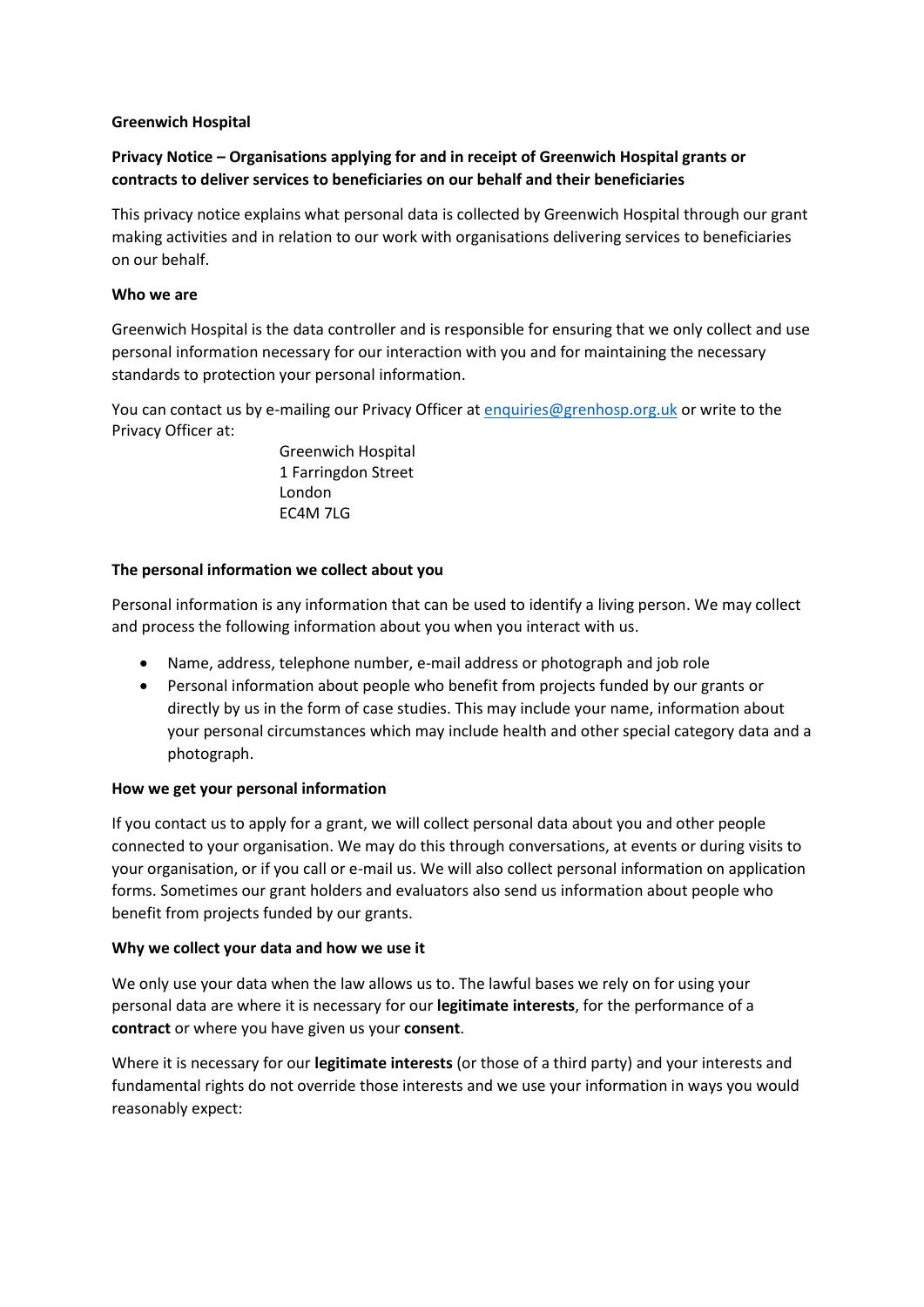### **Our legitimate interests for processing**

- We provide grants to organisations designed to meet the needs of serving and veteran RN personnel and their families. We use your personal information so that we can assess your organisation's application and make and manage awards, monitor, and evaluate the impact of our grant making, raise public awareness and inform our strategy and administer our organisation and manager our relationship with you.
- We will use your personal information to enable the proper administration, governance and management of Greenwich Hospital and the pursuit of our objects.

# Where it is necessary for the performance of a **contract**

• We use your personal information so that we can meet our obligations and monitor the performance of our contract with you to deliver services on our behalf.

# Where you have given us your **consent**

- We may use your personal information to evaluate, research and demonstrate the impact of our grants, in the form of case studies shared with us by the organisations we have funded.
- We will only use your personal information in this way if the organisation can demonstrate they have got your consent to share your data with us for this purpose and that they have referred you to this notice.
- Where we process special category data, the additional legal basis we rely on to do this is **explicit consent.**

# **Sharing your personal information**

Sometimes we have a legal duty to provide personal information to other organisations. We only share information if necessary and where we have a legal basis for doing so. We may share your information within Greenwich Hospital.

We may share your personal information with organisations who help us deliver our services and run our organisation. When we do this, we will have an agreement in place to make sure that organisation complies with data protection law to keep your information safe and is only used for the intended purpose. For example:

- We may share your personal data with Microsoft 365, Blackbaud, ContractZen and Xero, providers of cloud based internal office systems and databases.
- We may share your personal data with auditors as they check to ensure our systems and processes are robust and lawful.

### **How we look after your personal information**

Most personal information we collect and use is stored on systems in the UK. On occasion, your information may leave the UK as part of the Microsoft 365, Blackbaud, ContractZen and Xero cloud based internal office systems and databases. When this happens, we make sure that these providers have confirmed that appropriate safeguards are in place to ensure that the required level of data protection is in place

We make sure the records we hold about you are kept securely and only available to those who have a right to see them. We do this by controlling access to systems and networks, training staff so they